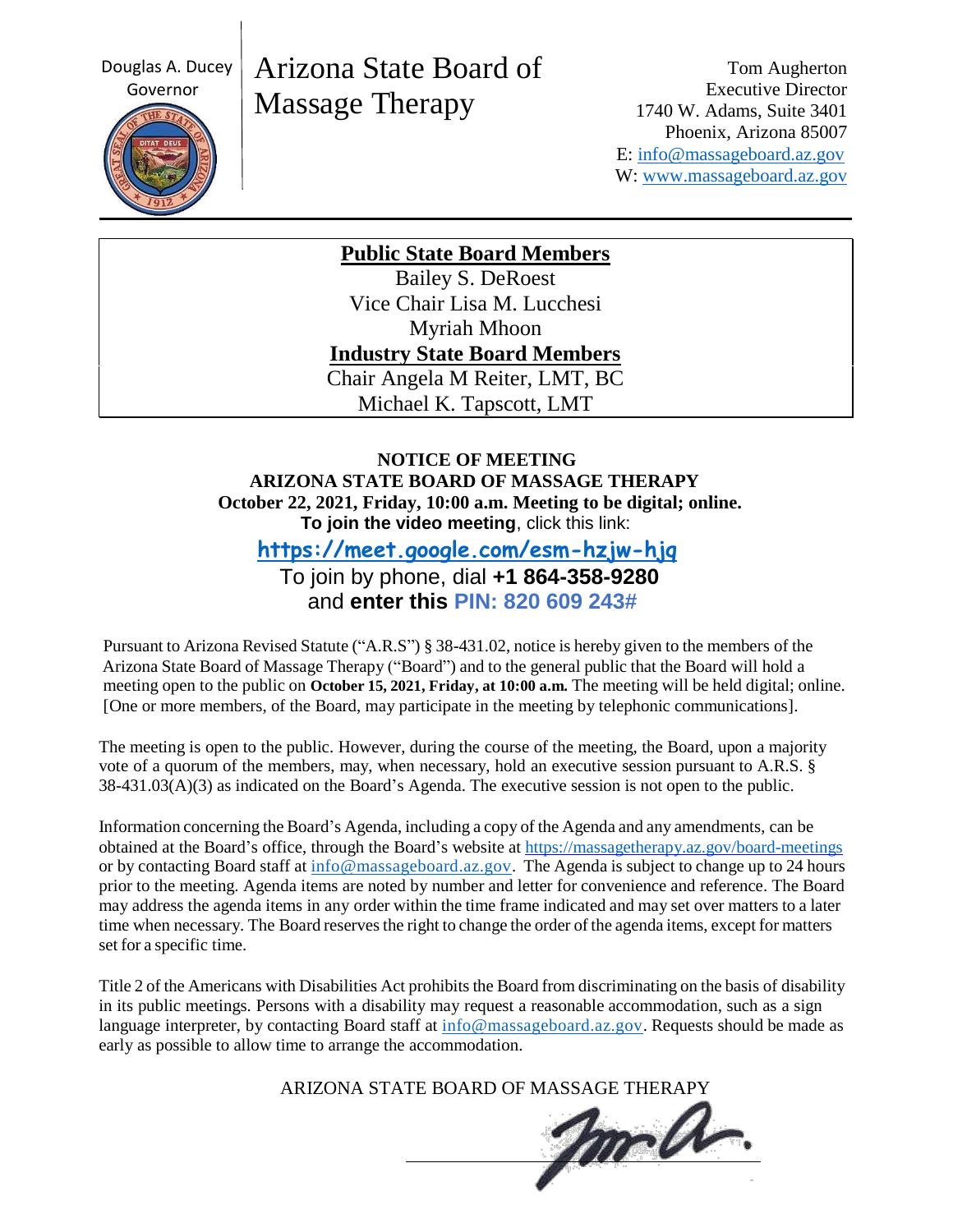Douglas A. Ducey



# Arizona State Board of Massage Therapy

Tom Augherton Executive Director 1740 W. Adams, Suite 3401 Phoenix, Arizona 85007 E: [info@massageboard.az.gov](mailto:info@massageboard.az.gov) W: [www.massageboard.az.gov](http://www.massageboard.az.gov/)

### **Public State Board Members**

Bailey S. DeRoest Vice Chair Lisa M. Lucchesi Myriah Mhoon

### **Industry State Board Members**

Chair Angela M Reiter, LMT, BC Michael K. Tapscott, LMT

## **Friday, October 22, 2021 at 10:00 a.m. Board Orientation Meeting; Agenda "B"** *(Meeting to be digital; online)*

*DUE TO THE CURRENT COVID-19 CRISIS AND, PURSUANT TO CURRENT RECOMMENDATIONS, IT IS ENCOURAGED THAT ANY PERSON WHO WISHES TO ATTEND THE MEETING DO SO BY PARTICIPATING VIA TELECONFERENCE CALL. A PERSON WISHING TO PARTICIPATE VIA TELECONFERENCE CALL MAY:*

## **Join the video meeting**, click this link:

 **<https://meet.google.com/esm-hzjw-hjq>** To join by phone, dial **+1 864-358-9280** and **enter this PIN: 820 609 243#**

**NOTE:** The Chair of the Arizona State Board of Massage Therapy reserves the right to change the order of items published on this agenda, except for public hearings set for a specific time. During the Board meeting, and upon a vote of the majority of a quorum, the Board may go into Executive Session to obtain legal advice from the Board's attorney(s) pursuant to Arizona Revised Statute ("A.R.S.")  $\S$  38-431.03(A)(3), on any items listed on the agenda. All meeting attendees whose presence is not required in an Executive Session may remain in the online video meeting, when the Board withdraws to virtual chambers for an Executive Session. Any and all legal action by Board members will only take place in Open Session.

In accordance with the Open Meeting Law, the Board has a civility policy that prohibits any type of disorderly conduct that disrupts the Board from carrying out its business. Individuals found violating this policy will be asked to modify their behavior and act civilly, and if the disorderly conduct continues, the person may be removed from the meeting.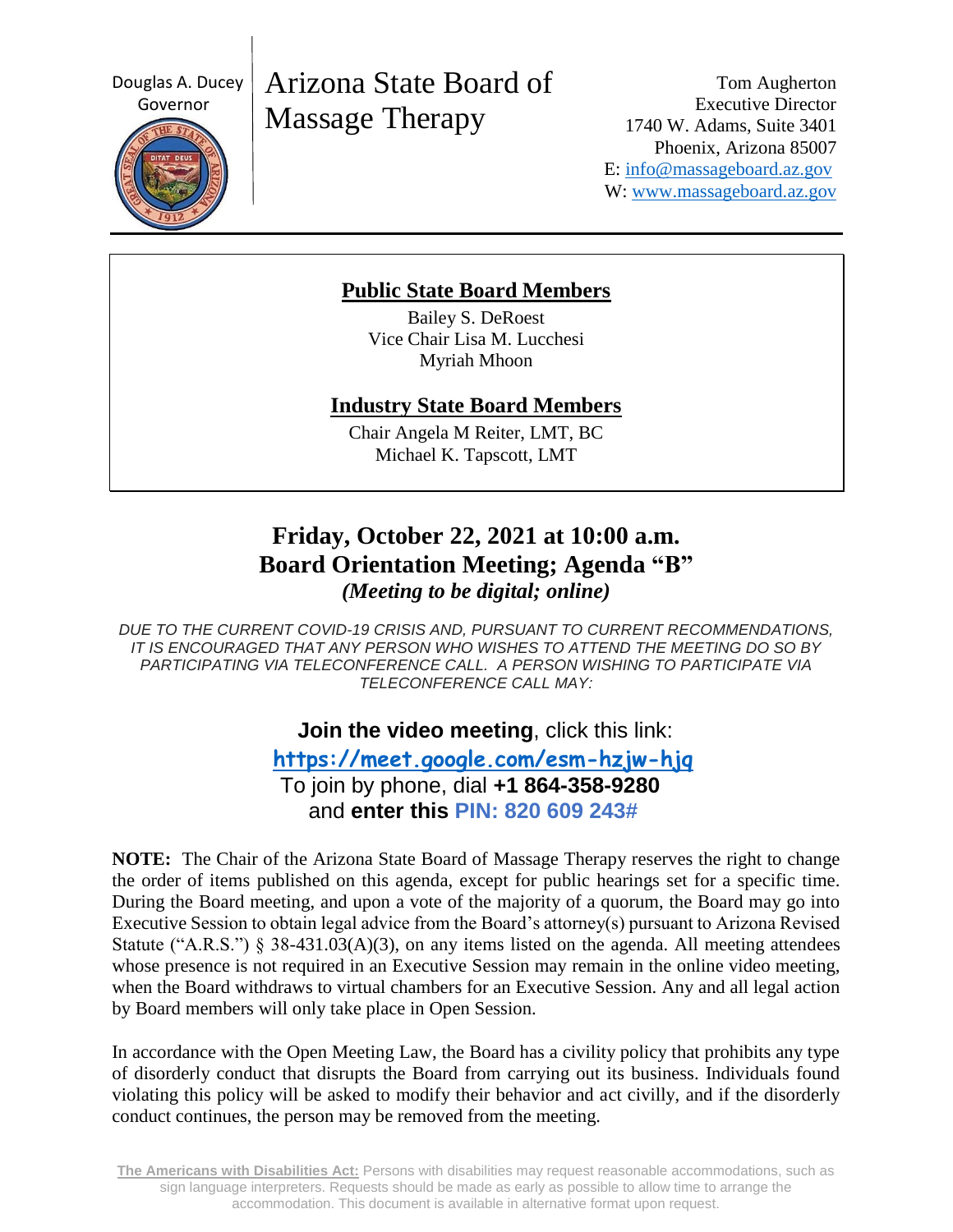#### **I. CALL TO ORDER – Chair**

#### **II. ROLL CALL – Chair**

#### **III. DECLARATION OF CONFLICTS OF INTEREST – A.R.S. § 38-503 – Chair**

#### **IV. REVIEW, DISCUSSION AND POSSIBLE ACTION ON BOARD MEETING MINUTES - Chair**

A. Discussion and approval of the Massage Board Open Minutes from the October 15, 2021, monthly meeting.

#### **V. CONSENT CALENDAR**

A. Vacant.

#### **VI. ITEMS FOR BOARD REVIEW, DISCUSSION AND POSSIBLE ACTION**

Upon a vote of the majority of a quorum, the Board may go into Executive Session, pursuant to A.R.S. § 38-431.03(A)(2) to discuss or consider records exempt, by law, from public inspection, including the receipt and discussion of information or testimony that is specifically required to be maintained as confidential by state or federal law.

A. Vacant

#### **VII. NEW STATE BOARD MEMBER ORIENTATION "B"**

**A.** Presentation on role of the Federation of State Massage Therapy Boards (FSMTB); public policy issues impacting the massage industry nationally, by **Executive Director Dr. Debra Persinger**.

(Questions & Answers from the Board on presentation content).

**B.** Presentation by **Mr. Greg Harris, Esq**., Senior Partner, Lewis & Roca; AMTA Government Affairs representative for Arizona, on statutory origin of State Board and the transition from municipal regulation; potential areas for statutory amendments, legislative overview.

(Questions & Answers from the Board on presentation content).